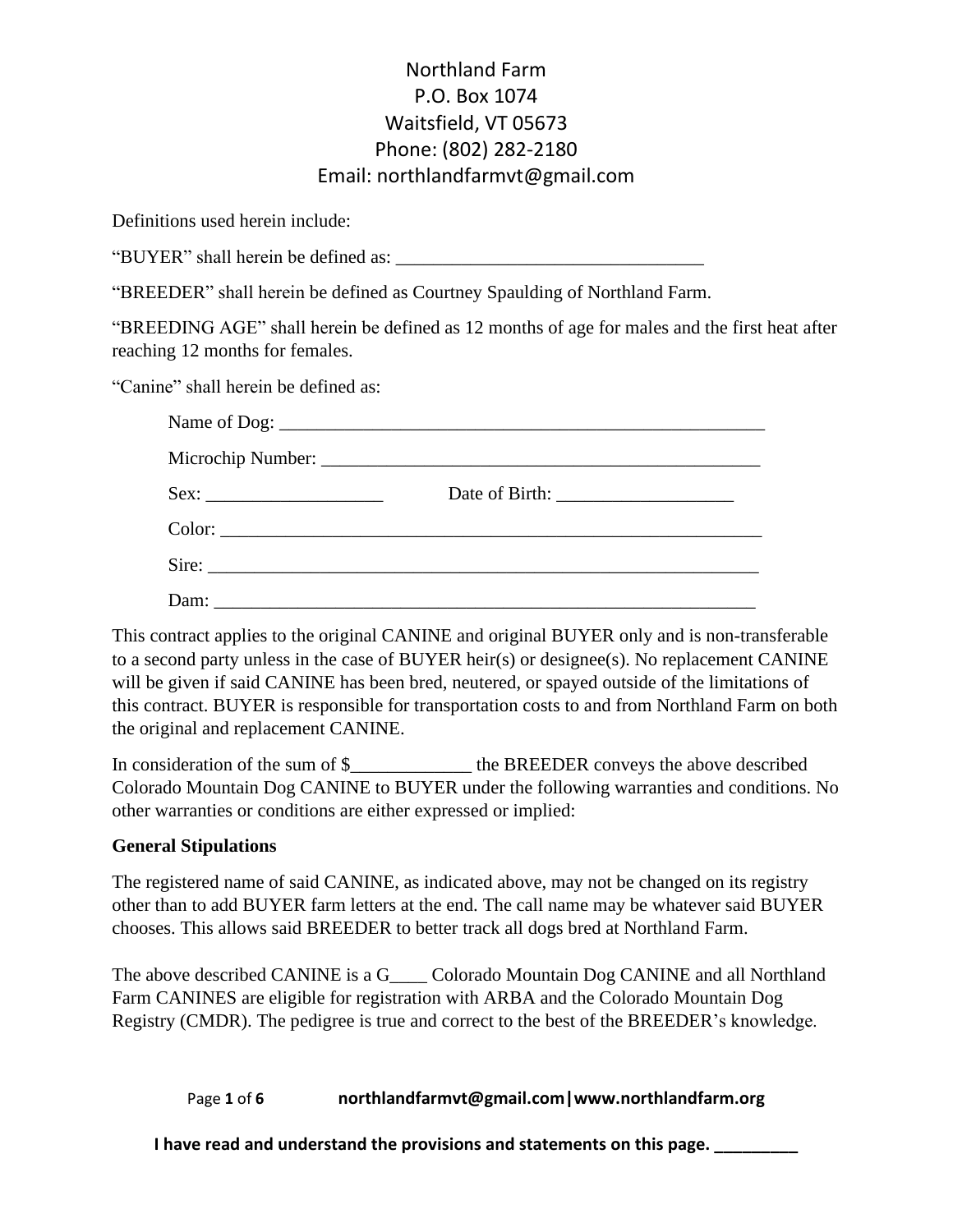All Northland Farm CANINES will be registered with the CMDR prior to going to their new homes. Proof of registration will be sent with the CANINE.

The above described CANINE is guaranteed for 72 hours to be in good health and free of communicable diseases at the time of sale as diagnosed by a licensed veterinarian. The BUYER agrees to have this CANINE examined by a veterinarian within 72 hours of delivery. Failure to do so will null and void any health guarantee.

The above described CANINE is guaranteed to one (1) year of age against any genetic defect that may arise causing termination of life. This specifically excludes internal and external parasites and parvovirus. Should a claim arise under the terms of this agreement, the BUYER shall return, at BREEDER's request, the above described CANINE, alive, at BUYER's expense, and with any and all registration papers and any other applicable papers or health records to the BREEDER. BREEDER retains the right to choose a replacement CANINE, applying equal financial value to the new CANINE, after confirmation that the conditions of claim exists or refund CANINE minus non-refundable deposit.

The above described CANINE is guaranteed against crippling hip dysplasia as certified by OFA at the age of two (2) years. This specifically excludes dysplasia caused by environmental factors or BUYER mishandling. The CANINE will stay placed with the BUYER and the decision on how to handle the hip dysplasia will be determined by the BUYER and their licensed veterinarian at BUYER's cost. BREEDER retains the right to choose replacement CANINE, applying equal financial value to new CANINE, or refund CANINE minus non-refundable deposit after confirmation that conditions of the claim exists.

BREEDER accepts all Northland Farm CANINES back at any time for any reason. There are no refunds for said CANINE in the case of allergies to said CANINE, behavioral issues relating to said CANINE or any other animal in the BUYER's home, or for any other reason not stated in this contract.

All medical bills and otherwise incurred expenses of showing or training remain in the responsibility of the BUYER.

The BUYER agrees that neither he/she nor the BUYER's estate/executors may sell this CANINE or transfer ownership of this CANINE without the BREEDER's knowledge and written consent. The BUYER hereby agrees that if at any time the BUYER cannot take proper care of the CANINE, the BUYER must contact the BREEDER and the BREEDER will have the first choice

#### Page **2** of **6 northlandfarmvt@gmail.com|www.northlandfarm.org**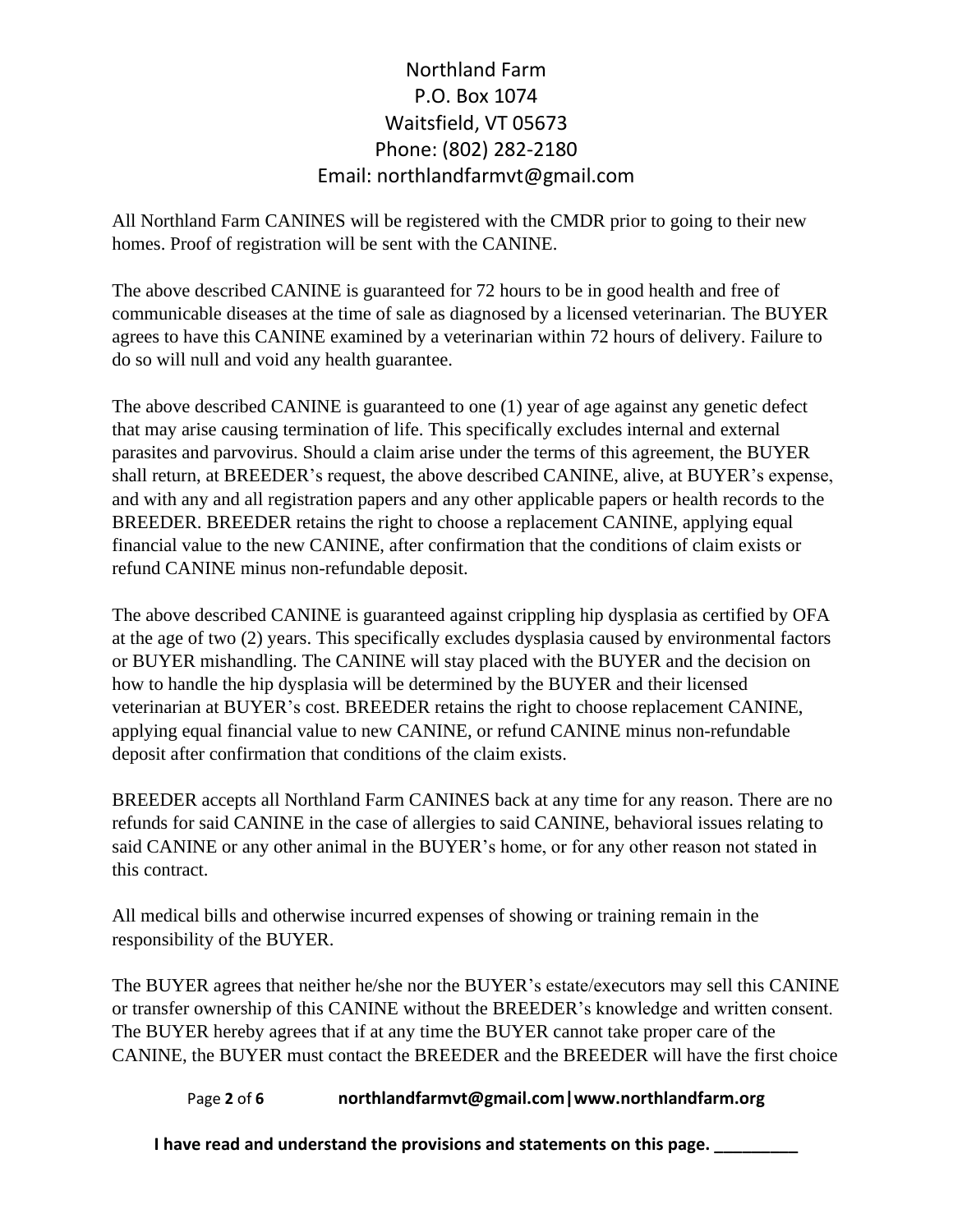to either: (a) take the CANINE back or (b) assist the BUYER in find a suitable home for the CANINE.

This contract is not transferable and constitutes the full agreement of the parties. In the event the BUYER is deceased or incapacitated their heir or designee shall contact the BREEDER to make arrangements for the CANINE's continued care.

| Email: | <u> 1980 - Jan James Barnett, fransk politik (d. 1980)</u> |  |  |  |
|--------|------------------------------------------------------------|--|--|--|

All deposits are non-refundable.

If shipping, the date of shipment will be chosen by BREEDER when the CANINE is over 12 weeks of age, provided that the CANINE is healthy enough for travel as determined by a licensed veterinarian and/or BREEDER. An itemized list of shipping costs will be sent to BUYER when shipment day is scheduled by BREEDER.

Full payment is due 14 days prior to the scheduled date of shipment or 7 days prior to pick up of said CANINE and all payments must be cleared and received by BREEDER no later than 7 days prior to the date of shipment or 3 business days prior to the scheduled pickup of said CANINE. Payment methods are: Paypal, venmo, bank transfer, or cashier's check. Under no circumstances will CANINE be released without full payment. If full payment is not cleared and received by said BREEDER no later than 7 days prior to the scheduled date of shipping or 3 business days before pickup, said BUYER forfeits deposit paid to said BREEDER and forfeits said CANINE.

If shipping, shipping fees are estimated at (but not limited to) \$400-\$1,500, depending on the cost of gas mileage, needed hotel stays, etc. This is not included in the purchase price. All incurred shipping costs are the responsibility of said BUYER and must be paid in full prior to the shipment of said CANINE. If payments are not received by said BREEDER no later than 7 days prior to the scheduled date of shipment, the shipment date will be cancelled and rescheduled by said BREEDER and all fees associated with the delay as well as additional housing fees of \$10 per day will be charged to said BUYER for the duration of said CANINE's stay at Northland

#### Page **3** of **6 northlandfarmvt@gmail.com|www.northlandfarm.org**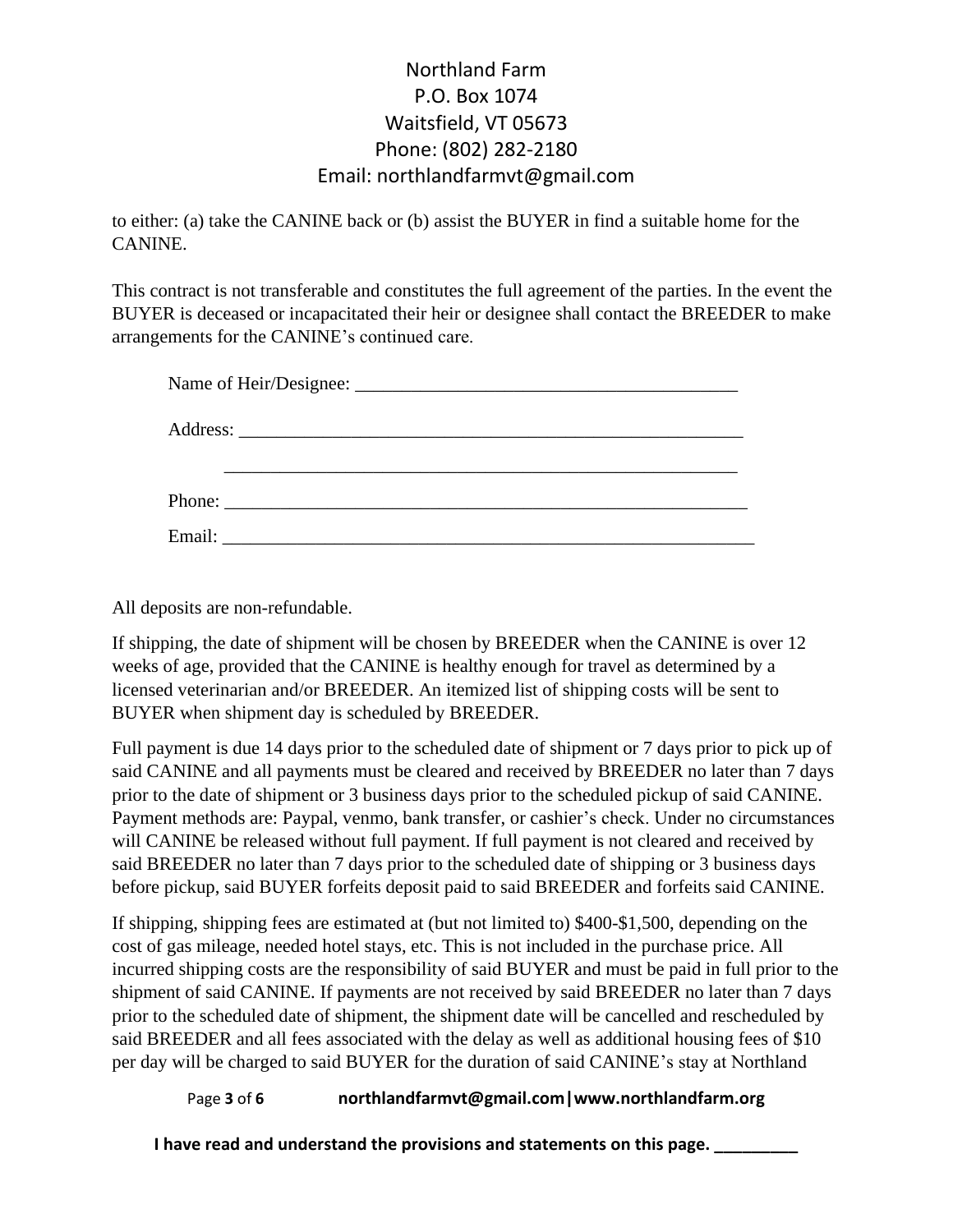Farm. Additional transportation fees (to a minimum of \$75 up to a maximum of \$200) will be charged to said BUYER for the transportation of said CANINE to the new home. Additional veterinary fees and transportation costs will be charged to said BUYER for all medical expenses incurred and vaccinations (choice of vaccines will be at the discretion of said BREEDER) as well as deworming fees.

CANINEs purchased domestically (within the United States) will be delivered by said BREEDER or Premium Pet Transport shipping company. Any other shipping company cannot be used to transport said CANINE unless written permission is given by the BREEDER.

Said CANINE will receive his/her first round of vaccinations at 6 weeks of age, second round of vaccinations at 8 weeks of age, and third round of vaccinations at 12 weeks of age, deworming (as needed), and microchip. All CANINES will be examined by a licensed veterinarian for health within 10 days of travel or pick up. A health certificate will be supplied to BUYER.

BREEDER does their best to keep all CANINEs parasite free, however sometimes they occur. The BREEDER does not have parvovirus at their farm and does their best to ensure CANINES are not exposed. It is the responsibility of said BUYER to treat and prevent internal and external parasites and parvovirus. It is recommended that CANINEs younger than 6 months of age have fecal examinations frequently and dewormed as determined by BUYER's veterinarian. It is recommended that BUYER provide heartworm, flea and tick, and parasite prevention treatment monthly for the entirety of the CANINE's lifetime and testing at least once per year after one (1) year of age.

The BREEDER does not assume any liability for any injury to said CANINE after delivery or departure from Northland Farm with a shipping company.

The BUYER agrees to notify the BREEDER of any changes of address within 30 days during the CANINE's lifetime.

Said BREEDER reserves the right to cancel the sale of said CANINE at any time if said BUYER is in breach of contract or verbal agreements or for any reason based on said BREEDER's discretion. BUYER will be notified in writing via email, text, and/or post mail of the cancellation of sale.

BREEDER shall not be held responsible for acts of said CANINE or any damage they inflict on property, people, livestock, or other animals after the CANINE has left the possession of the BREEDER.

#### Page **4** of **6 northlandfarmvt@gmail.com|www.northlandfarm.org**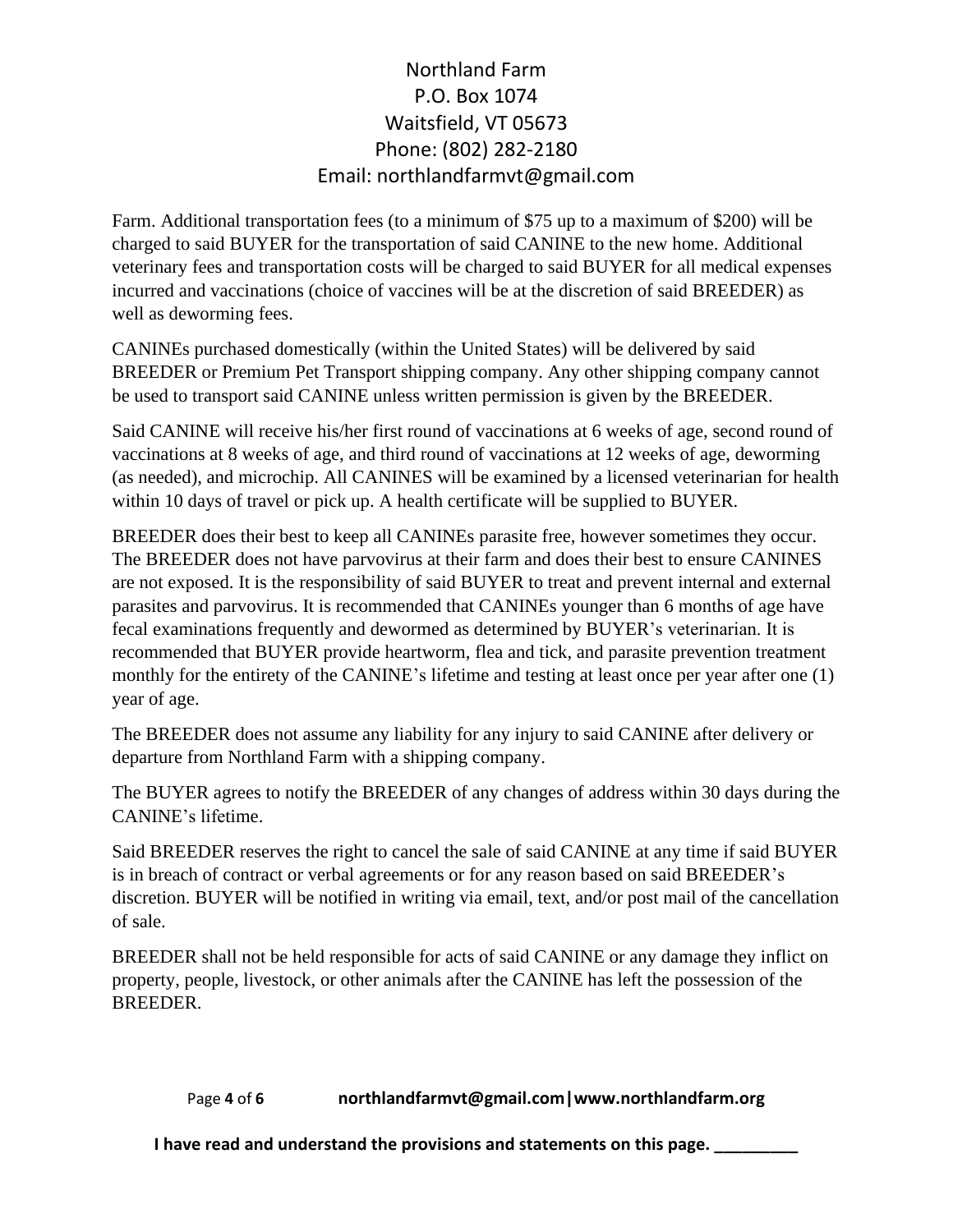Should BUYER choose to break any of the covenants in this agreement, the guarantees included herein will be considered null and void. BREEDER will have the right to repossess the CANINE and BUYER will be liable for any costs involved in that repossession.

BUYER agrees to spay/neuter CANINE by 2 years old. Proof of spay/neuter from veterinarian will be sent to BREEDER within 7 days of procedure. Breeding said CANINE will render all health guarantees in this contract null and void. Any litters from said CANINE, whether accidental or intentional, that results from failure to spay/neuter will not be allowed registration with the CMDR or ARBA unless said BREEDER has said BUYER sign a breeding addendum. Allowance of a breeding addendum is at the sole discretion of said BREEDER.

Page **5** of **6 northlandfarmvt@gmail.com|www.northlandfarm.org**